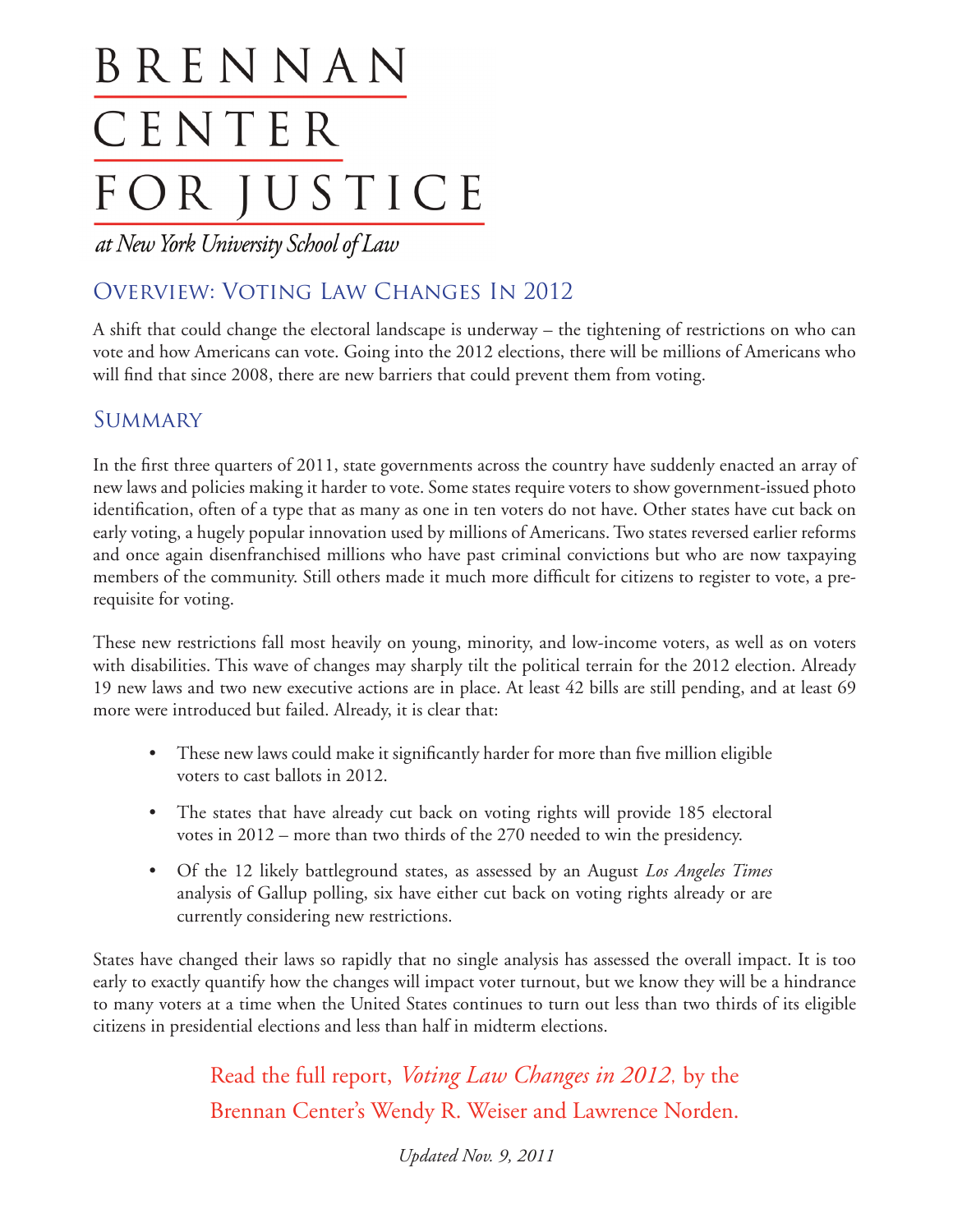#### More Than 5 Million Voters impacted?

We estimate more than 5 million voters could be affected by the new laws, based on six key numbers.

- **1. 3.2 million voters affected by new photo ID laws.** New photo ID laws for voting will be in effect for the 2012 election in five states (Kansas, South Carolina, Tennessee, Texas, Wisconsin), which have a combined citizen voting age population of just under 29 million. 3.2 million (11 percent) of those potential voters do not have state-issued photo ID. Rhode Island voters are excluded from this count, because Rhode Island's new law's requirements are significantly less onerous than those in the other states.
- **2. 240,000 additional citizens and potential voters affected by new proof of citizenship laws.** New proof of citizenship laws will be in effect in three states (Alabama, Kansas, Tennessee), two of which will also have new photo ID laws. Assuming conservatively that those without proof of citizenship overlap substantially with those without state-issued photo ID, we excluded those two states. The citizen voting age population in the remaining state (Alabama) is 3.43 million; 240,000 (7 percent) of those potential voters do not have documentary proof of citizenship.
- **3. 202,000 voters registered in 2008 through voter registration drives that have now been made extremely difficult or impossible under new laws.** Two states (Florida and Texas) passed laws restricting voter registration drives, causing all or most of those drives to stop. In 2008, 2.13 million voters registered in Florida and, very conservatively, at least 8.24 percent or 176,000 of them did so through drives. At least 501,000 voters registered in Texas, and at least 5.13 percent or 26,000 of them did so via drives.
- **4. 60,000 voters registered in 2008 through Election Day voter registration where it has now been repealed.** Maine abolished Election Day registration. In 2008, 60,000 Maine citizens registered and voted on Election Day.
- **5. One to two million voters who voted in 2008 on days eliminated under new laws rolling back early voting.** The early voting period was cut by half or more in three states (Florida, Georgia and Ohio). In 2008, nearly 8 million Americans voted early in these states. An estimated 1 to 2 million voted on days eliminated by these new laws.
- **6. At least 100,000 disenfranchised citizens who might have regained voting rights by 2012**. Two states (Florida and Iowa) made it substantially more difficult or impossible for people with past felony convictions to get their voting rights restored. Up to one million people in Florida could have benefited from the prior practice; based on the rates of restoration in Florida under the prior policy, 100,000 citizens likely would have gotten their rights restored by 2012. Other voting restrictions passed this year that are not included in this estimate.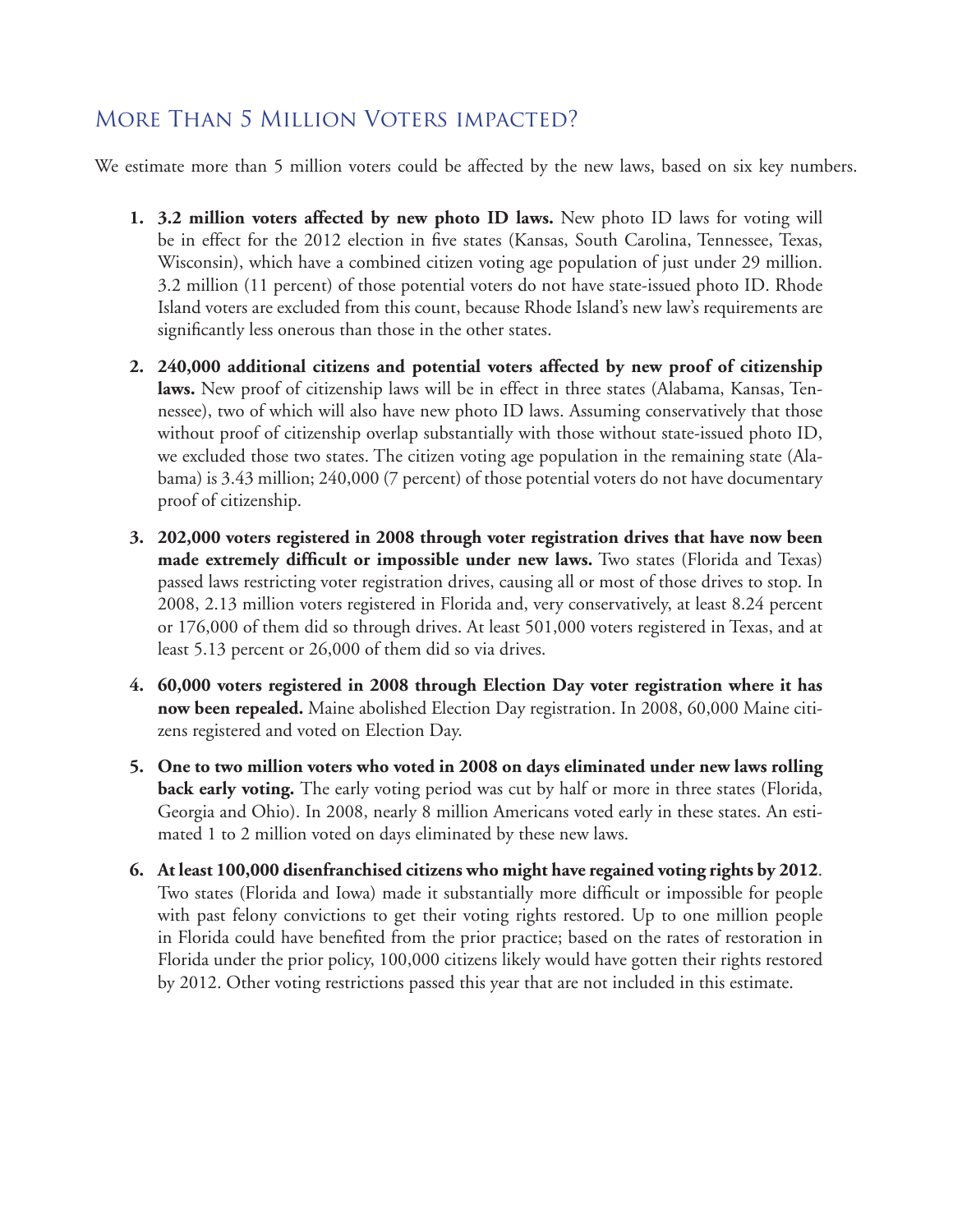#### The Wave Of New Laws

- **Photo ID laws.** At least thirty-four states introduced legislation that would require voters to show photo identification in order to vote. Photo ID bills were signed into law in seven states: Alabama, Kansas, Rhode Island, South Carolina, Tennessee, Texas, and Wisconsin. By contrast, before the 2011 legislative session, only two states had ever imposed strict photo ID requirements. The number of states with laws requiring voters to show government-issued photo identification has quadrupled in 2011. To put this into context, 11 percent of American citizens do not possess a governmentissued photo ID; that is over 21 million citizens. On November 8, 2011, Mississippi also passed a constitutional amendment by ballot initiative, requiring government-issued photo ID to vote.
- Proof of citizenship laws. At least twelve states introduced legislation that would require proof of citizenship, such as a birth certificate, to register or vote. Proof of citizenship laws passed in Alabama, Kansas, and Tennessee. Previously, only two states had passed proof of citizenship laws, and only one had put such a requirement in effect. The number of states with such a requirement has more than doubled.
- **Making voter registration harder.** At least thirteen states introduced bills to end highly popular Election Day and same-day voter registration, limit voter registration mobilization efforts, and reduce other registration opportunities. Maine passed a law eliminating Election Day registration, and Ohio ended its weeklong period of same-day voter registration. Florida, Illinois and Texas passed laws restricting voter registration drives, and Florida and Wisconsin passed laws making it more difficult for people who move to stay registered and vote. Fortunately, on November 8, 2011, Maine citizens approved a ballot initiative to reinstate Election Day registration.
- **Reducing early and absentee days.** At least nine states introduced bills to reduce their early voting periods, and four tried to reduce absentee voting opportunities. Florida, Georgia, Ohio, Tennessee, and West Virginia succeeded in enacting bills reducing early voting.
- **Making it harder to restore voting rights.** Two states—Florida and Iowa—reversed prior executive actions that made it easier for citizens with past felony convictions to restore their voting rights, affecting hundreds of thousands of voters. In effect, both states now permanently disenfranchise most citizens with past felony convictions.